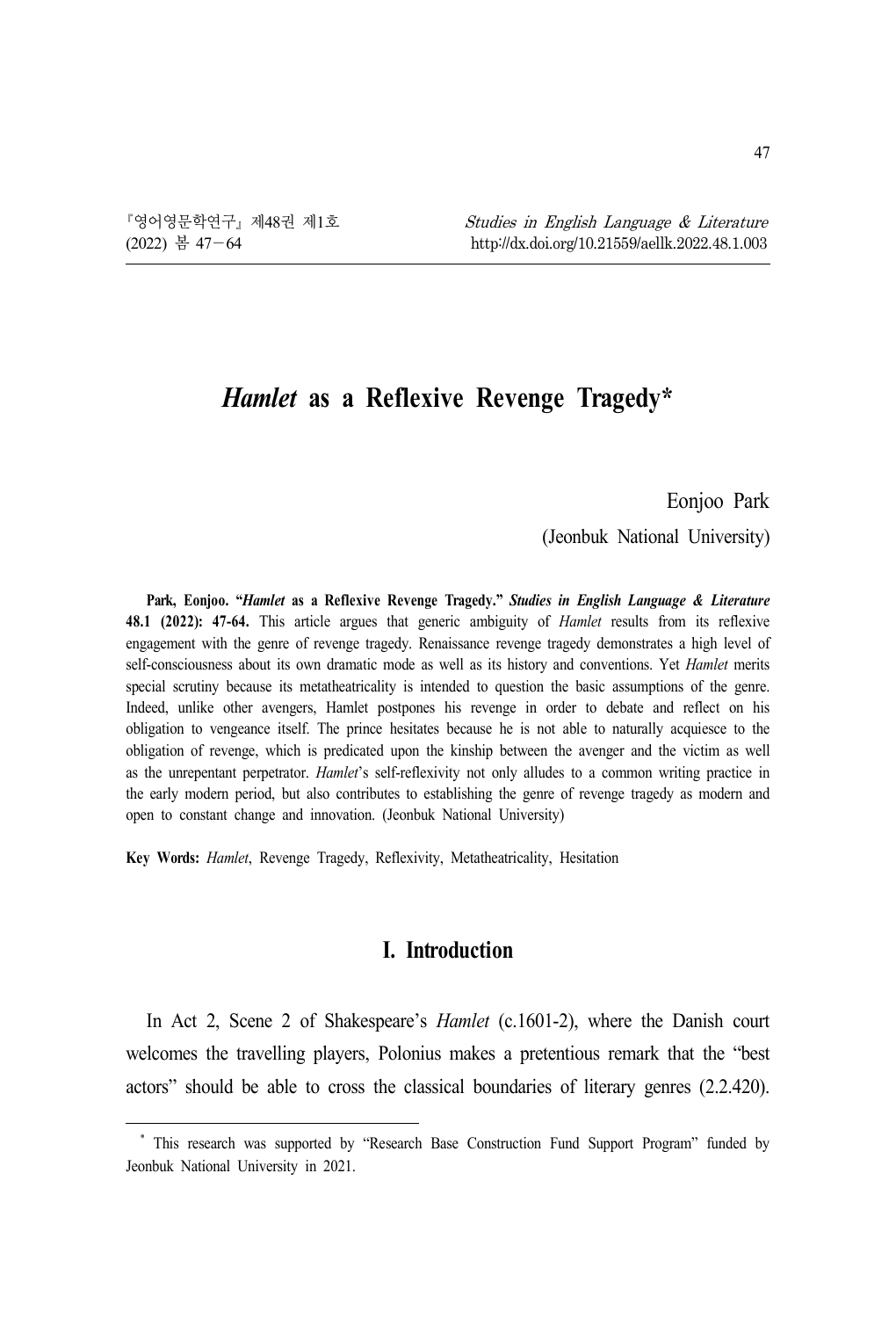In many ways, his comment speaks about not only actors but also playwrights and *Hamlet* itself: "The best actors in the world, either for tragedy, comedy, history, pastoral, pastoral-comical, historical-pastoral, tragical-historical, tragical-comicalhistorical-pastoral, scene individable, or poem unlimited" (2.2.420-24).<sup>1</sup> Polonius' observation self-reflexively comments about how *Hamlet* is composed between a number of genres. The play mixes and dismantles generic conventions making classification of kind redundant. The mixed mode, on the one hand, challenged some contemporary writers, such as Philip Sidney and Ben Jonson, who desired to preserve classical notions of literary form. On the other hand, it opened up the possibility of locating *Hamlet* within the realm of self-representation that actively promoted generic ambiguity and, through its own self-reflexivity, the play's modernity.

This article examines how Shakespeare's tragedy reflexively engages with revenge tragedy. I argue that the uncertainty around *Hamlet*'s generic designation results from its constant process of problematizing of, responding to, and innovating within the dominant genre of Renaissance revenge tragedy. Indeed, while *Hamlet* has typically been categorized as a revenge tragedy, the play has also generated confusion among critics. In *Hamlet's Choice*, Peter Lake describes the play as a revenge tragedy, a history play, a murder pamphlet, and even a conversion narrative. A similar concern can be traced in Chang Seop Song's reading of *Hamlet* as an extension of the history play genre. Seok Ju Kang considers classical tragedy as another façade of the play. Besides the evolutionary nature of a literary genre, the difficulty with determining the genre of *Hamlet* stems from the mixed mode of composition, which was a common practice among early modern writers as Polonius' remark above illustrates. In fact, *Hamlet* is not the only revenge play that shows the mixed mode of composition and, through that practice, self-reflexivity of the genre. Rather, how to place their own play in relation to the traditions and generic conventions of revenge tragedy was one of the major issues that early

<sup>1</sup> All references of *Hamlet* come from The Folger Library's edition of *Hamlet*.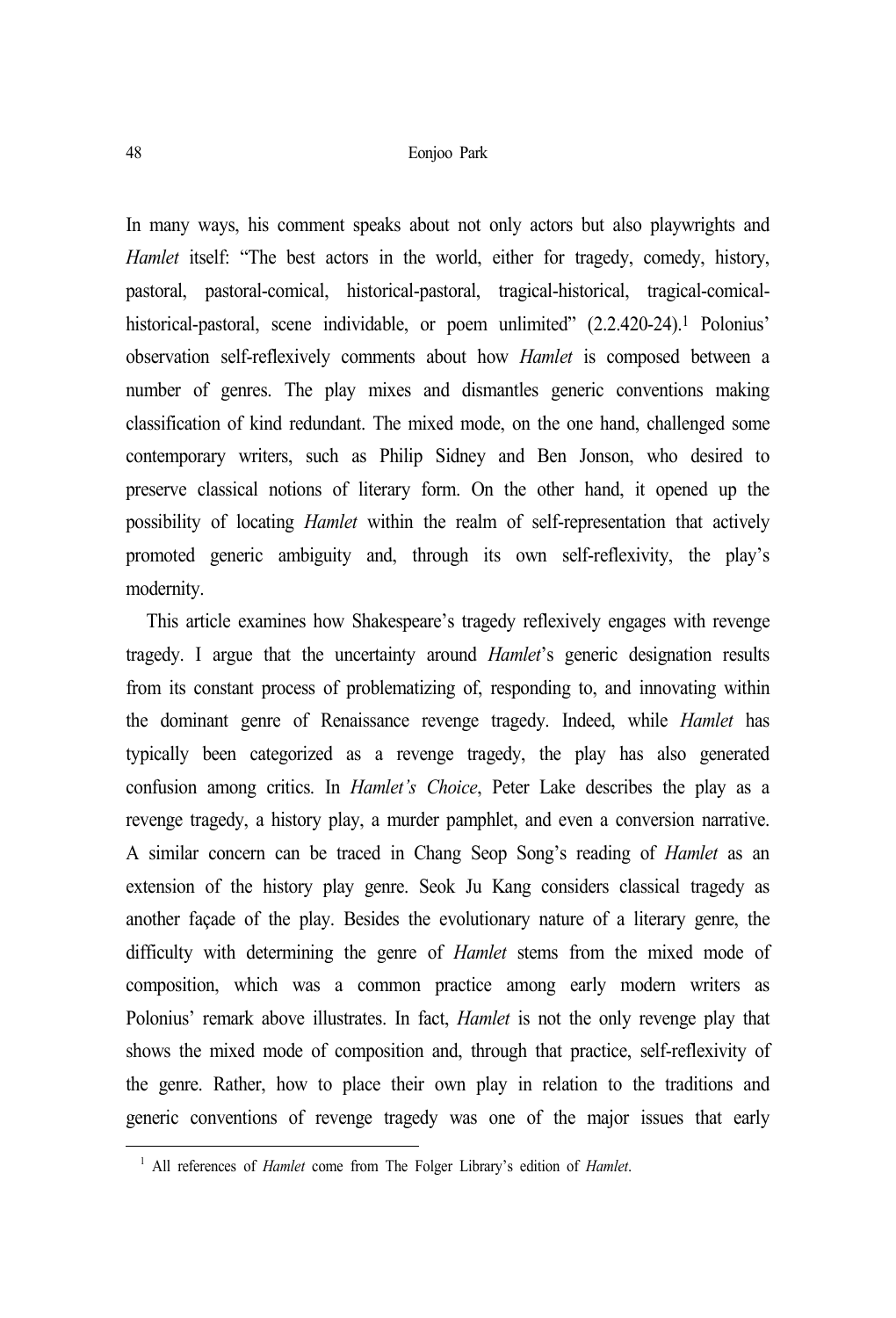modern authors tapped into. This concern manifested in their attempts to imitate, twist, and comically parody earlier and contemporary works. While revenge plays are in general self-conscious about their own theatrical mode and genre, *Hamlet*  merits further scrutiny because at the center of its metatheatricality lies a problematization of the whole structure and premise of the genre. While *Hamlet*'s replication of the generic features is important in associating the play with the literary category of revenge tragedy, it is also vital to note that its way of repeating the generic conventions is subtly modified in order to comment on and respond to the basic assumptions of the genre.

*Hamlet*'s metadramatic concerns with the genre of revenge tragedy are best represented through Hamlet's characteristic hesitation. Although the protagonist's reluctance to commit revenge is often considered as one of the common generic features of revenge tragedy, the hesitation dramatized in *Hamlet* differs from other revenge plays because it is geared towards questioning the role of the avenger and their obligation to vengeance, which are taken for granted in the genre. Avengers such as Hieronimo in Thomas Kyd's *The Spanish Tragedy* (c.1592), Titus in Shakespeare's *Titus Andronicus* (1594), or Vindice in Thomas Middleton's *The Revenger's Tragedy* (c.1605) are indecisive primarily due to the difficulty of figuring out how to successfully execute revenge. Hamlet, however, is reluctant because the duty of revenge itself is incomprehensible for him. If the avengers sincerely aspire to achieving vengeance as a way to recover justice, Hamlet needs an extended period of time to decipher why revenge should be his chosen path. In this sense, *Hamlet* reveals its modernity in that revenge is represented as a choice that must be debated and reflected on. While outwardly repeating the generic convention of the delay on the part of the avenger, *Hamlet* allows us to rethink what is taken for granted in the genre. It can be said that *Hamlet* employs the generic conventions of revenge tragedy in a way to consciously engage with the development of the genre itself.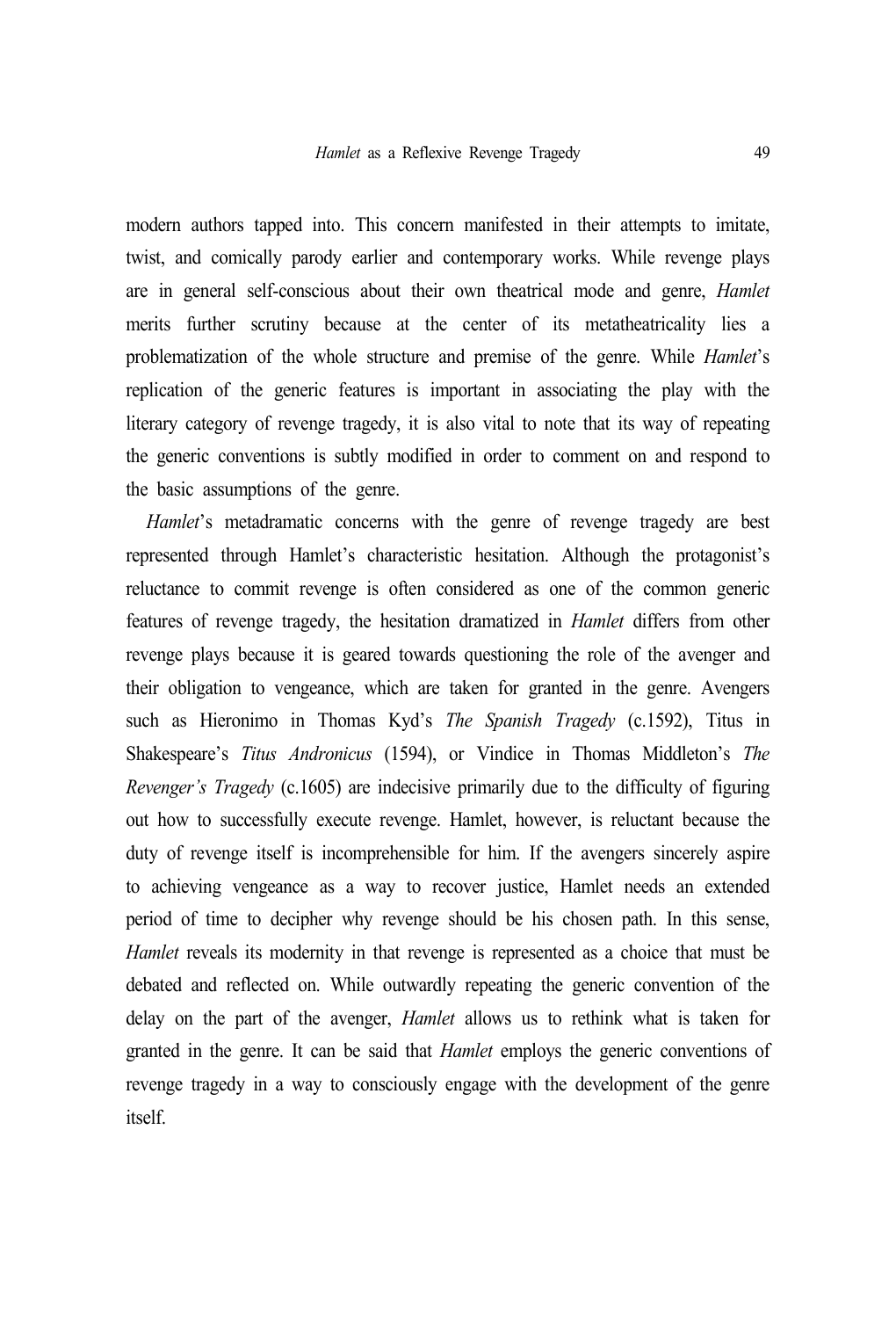# **II. Metatheatricality of Revenge Tragedy**

The generic terminology of 'revenge tragedy' is an early twentieth-century coinage by Ashley H. Thorndike. In "The Relations of *Hamlet* to Contemporary Revenge Plays," he posits the importance of Kyd's *The Spanish Tragedy* and lost *ur-Hamlet* as precursors of revenge tragedy since they provided and shaped the central motifs of the genre. Furthermore, listing a number of revenge-themed plays that were published and performed more than once, Thorndike surmises the popularity of revenge tragedy in Elizabethan and early Jacobean theaters, especially between 1597 and 1604. According to his definition, revenge tragedy is "a distinct species of the tragedy of blood. . . whose leading motive is revenge and whose main action deals with the progress of this revenge, leading to the death of the murderers and often the death of the avenger himself" (125). The chronological development of the plays with the single motif of revenge is at the core of his definition. Furthering this definition, Thorndike specifies six characteristics of *The Spanish Tragedy*, which contributed to developing generic rules that subsequent revenge tragedy writers imitated and revamped at the same time: the motif of revenge, which is typically spurred by a ghost, the hesitation of the avenger, the madness of the avenger, plots engineered by or against the avenger, a final bloodbath, and the parallel between the main plot and minor plots (143-44).

Thorndike's observation has been reiterated and expanded on for more than a century in a host of attempts to grasp the generic uniqueness of revenge tragedy. In *Elizabethan Revenge Tragedy, 1587-1642*, published about forty years after Thorndike's work, Fredson Bowers marks at Kyd's work as the start of the growth of revenge tragedy. He theorizes the "basic Kydian Formula" that influences the development of later revenge tragedies: revenge as a "fundamental motive for the tragic action," the appearance of a "vengeance-seeking ghost," the dramatic devices of the "hesitation of the revenger" and genuine or feigned madness, bloody and death-driven actions, the parallel between the protagonist's situation and those of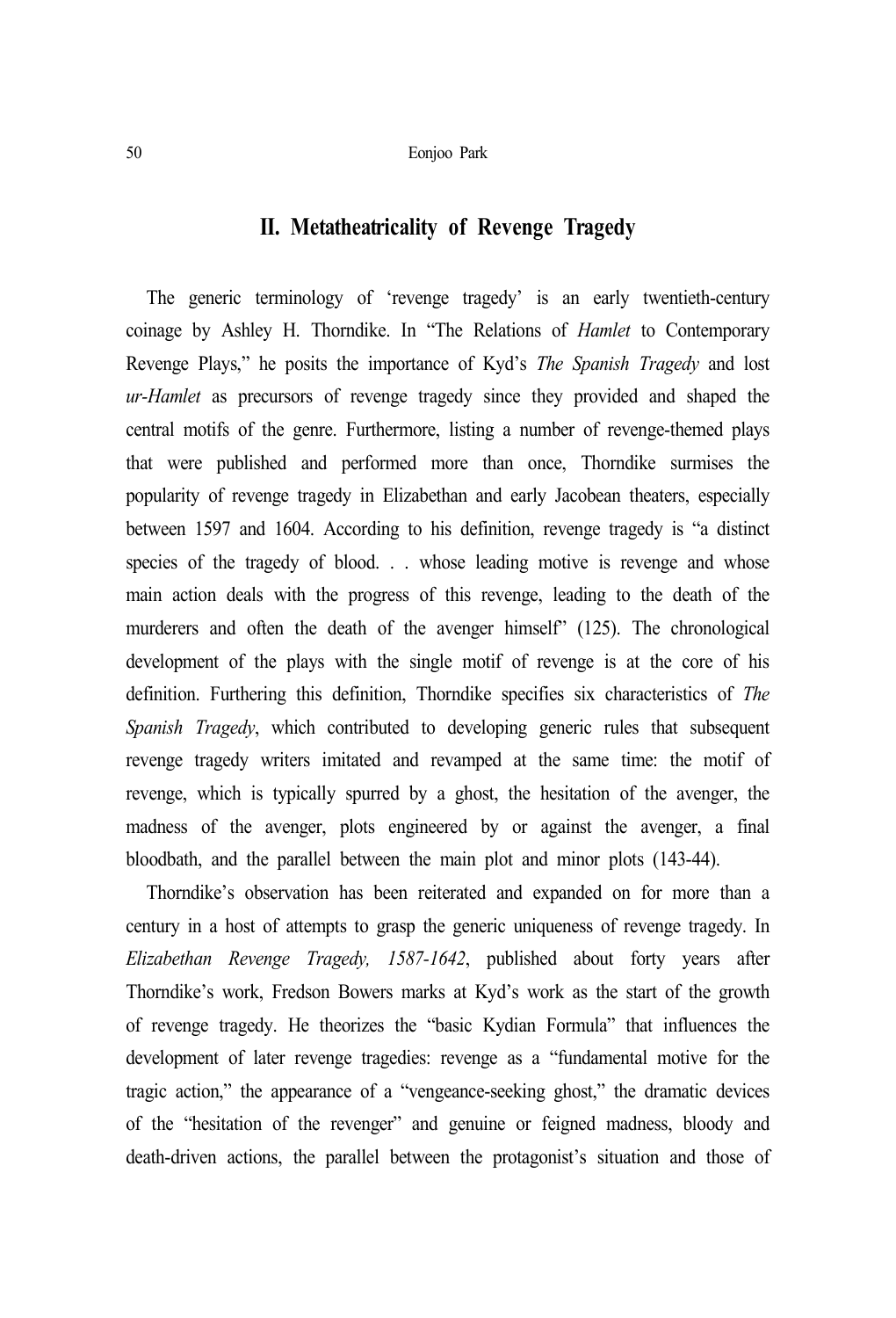minor characters, and the transformation of the avenger into a cunning villain (71-73). As Bowers himself reveals in the footnote, this formula heavily relies on Thorndike's 1902 work. In his 1987 book, *Hamlet and the Acting of Revenge*, Peter Mercer brings three plays, *The Spanish Tragedy*, *Hamlet*, and *Antonio's Revenge* (1600), together based on the principles of the "motive of blood-revenge for murder, a ghost urging vengeance, a hesitation and delay on the part of the revenger, a feigned or actual madness, and a counter-plot mounted by the villain" (6). Notably, the standards that Mercer uses to group these plays under the name of revenge tragedy strongly evoke Thorndike's as well as Bowers' descriptions of the genre.

Unspecified in the definition but discussed considerably is theatricality of revenge tragedy such as using a play-within-a-play as the means for vengeance. Although it is not included in Thorndike's definition, he still emphasizes that "the most notable in [*The Spanish Tragedy*'s] relation to *Hamlet* is the play within the play by which the revenge is accomplished" (145). Similarly, Katharine Eisaman Maus, the editor of *Four Revenge Tragedies*, notes that "the idea of making the revenge itself a *coup de theatre* is probably [Kyd's] innovation, and certainly one of the ways *The Spanish Tragedy* most influences later Renaissance dramatists" (xvi, emphasis in original). On the intricate relationship between drama and revenge in Kyd's play, Mercer comments that the transformation from an anguished victim to an avenger is far from natural, and thus the protagonist is forced to intensify their sadness, frustration, and anger as well as to imitate the ancient examples of avengers. He argues, "Grief and tears may come to any man, but the single-minded channeling of all emotional energy towards a deed of horror demands a transformation of the self that borders on insanity. Such transformations. . . must draw on models, on ancient archetypes" (58). Mercer goes on to claim that this grand demand of transformation renders the revenge in the tragedy as not "something someone does but a role that awaits performance," and therefore "rhetoric and drama are not merely the trappings of revenge; they are of its essence" (58). In other words, the usage of drama and theater in the process of wreaking vengeance in the plays is more than just a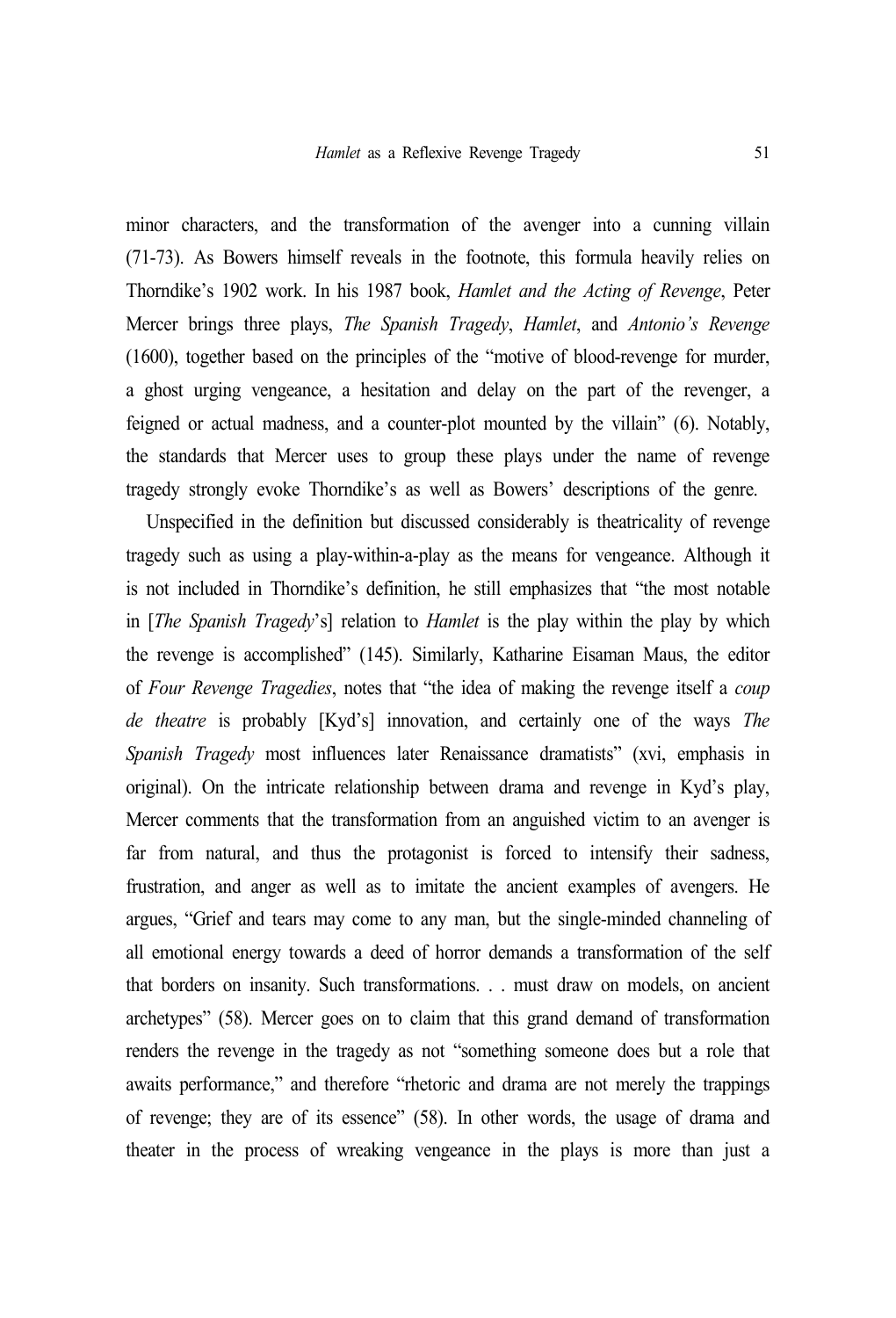generic code that repeats. When Kyd started this device and when other dramatists took this up and developed it further, the fundamental affinity between revenge and theatricality was at the core of their endeavor.

The centrality of theatricality in revenge tragedy further allowed early modern writers to engage with diverse metatheatrical concerns. Editing *Five Revenge Tragedies*, Emma Smith notes in the introduction that "Revenge tragedies exhibit a high degree of self-consciousness, both about their own theatrical status and about previous plays in the genre" (xxii). By having the avengers execute their dramatized vengeance, the writers actively promote the audiences to recognize that what they are watching is also part of drama.

In *The Spanish Tragedy*, Hieronimo shows important steps to mounting a play. As a writer of *The Tragedy of Soliman and Perseda*, he recruits players, assigns roles to them, and provides them with specific instructions in regards to costume, props, and speech style. These behind-the-scene practices stimulate the actual audience in the theater to imagine the inception of the play that they are watching. Kyd also includes the interaction between Hieronimo as a playwright and the Duke of Castile as an audience. Before the show starts, Hieronimo gives Castile a copy of his tragedy that contains the plot summary while explaining how the duty to check "all things may go well" on stage is the "author's credit" (4.3.4; 3).2 During the show, the audiences of *The Tragedy of Soliman and Perseda* including King of Spain, Viceroy of Portugal, and the Duke of Castile constantly comment on the players' performance, which itself shows their total immersion as well as enjoyment. With this device, the actual audiences of *The Spanish Tragedy* are given an opportunity to look at themselves through the players who perform the roles of audience members. The court audiences' reception of *The Tragedy of Soliman and Perseda* invites the actual audiences of *The Spanish Tragedy* to reflect their own engagement with the play.

Ending the show, Hieronimo corrects the assumption that the court audiences

<sup>2</sup> I refer to the Oxford edition's *Four Revenge Tragedies*.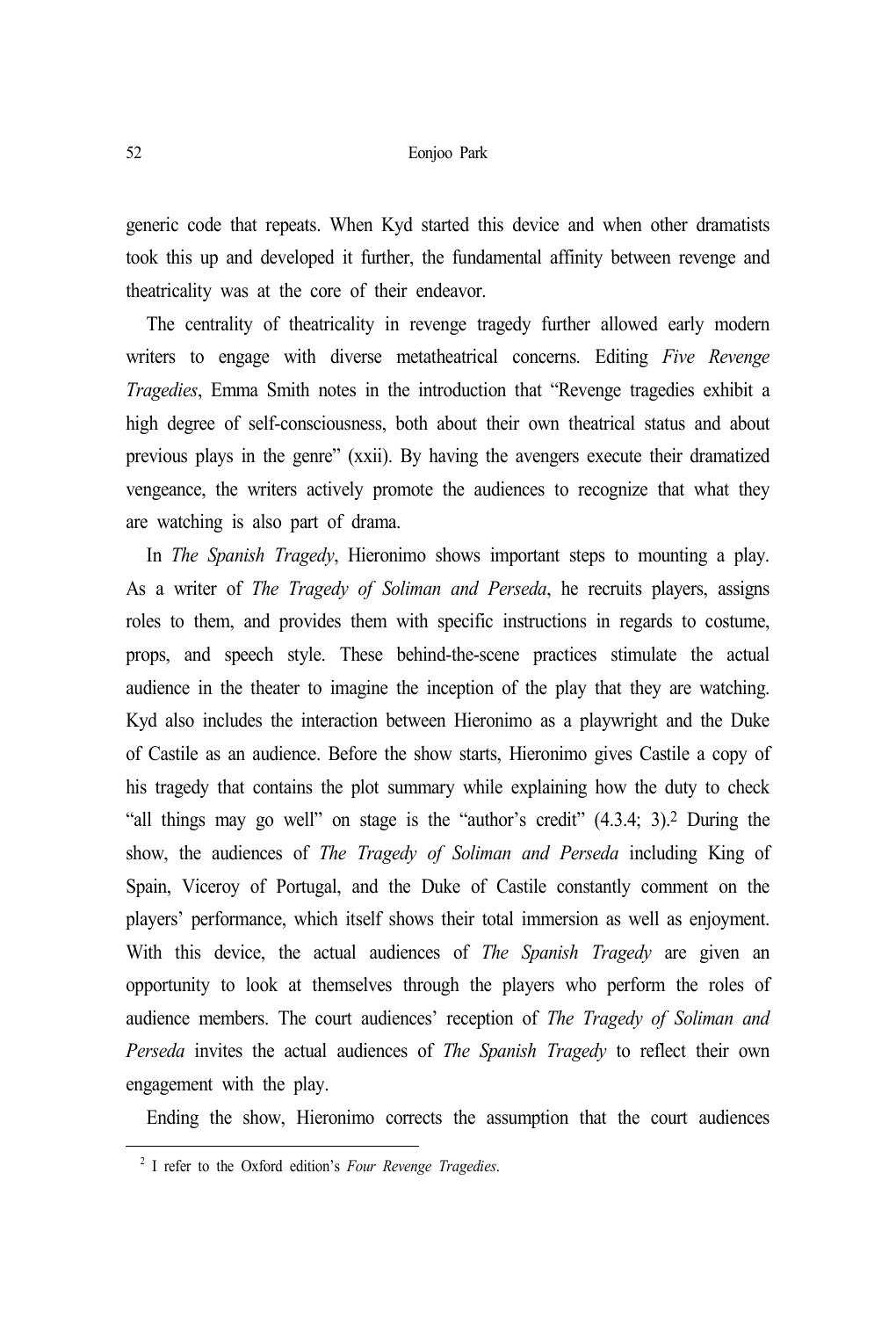have concerning how drama typically works. He laments, "Haply you think- but bootless are your thoughts- / That this is fabulously counterfeit, / And that we do as all tragedians do, / To die today, for fashioning our scene, /. . . And in a minute starting up again, / Revive to please tomorrow's audience" (4.4.77-80). On the one hand, Hieronimo effectively conveys how his own drama is entangled with the reality by denying this conventional mechanism of theater. These lines, on the other hand, enable the actual audiences of *The Spanish Tragedy* to acknowledge the fictitious nature of the drama that they are watching. Upon entering a theater, the audiences are willing to accept that they will enjoy the story of the dramatic world as if it is real. This make-believe is shattered when Hieronimo emphasizes how death in a dramatic work is inauthentic unlike his own tragedy. Hieronimo's assertion shocks his own court audiences as it reveals the reality of killing scenes in his tragedy. At the same time, Kyd's audiences are also astonished at the fact that one of the dramatic characters willingly exposes the fictitiousness of *The Spanish Tragedy*.

As Smith's quotation above indicates, the play's metatheatrical attention is further directed toward other preceding and contemporary revenge tragedies. The competitive nature of the theater industry in the Renaissance era certainly played a pivotal role in pushing the authors to try to outdo their rival work. Also called as "Wars of Theaters," the competition around writing a compelling revenge story became a hallmark of the genre in two senses (Smith xxiv). First, as Tanya Pollard points out in "Tragedy and Revenge," metatheatricality is one of the "distinctively Renaissance innovations" (64). Competition promoted playwrights to be conscious of generic conventions so that they could surpass the already popular ones. These efforts drove the growth and establishment of the genre of revenge tragedy. Although early modern writers were indebted to Greek and Roman revenge plays in developing their own work, the uniqueness of Renaissance revenge tragedy came from its historical conditions that were specifically defined by flourishing of the theater industry.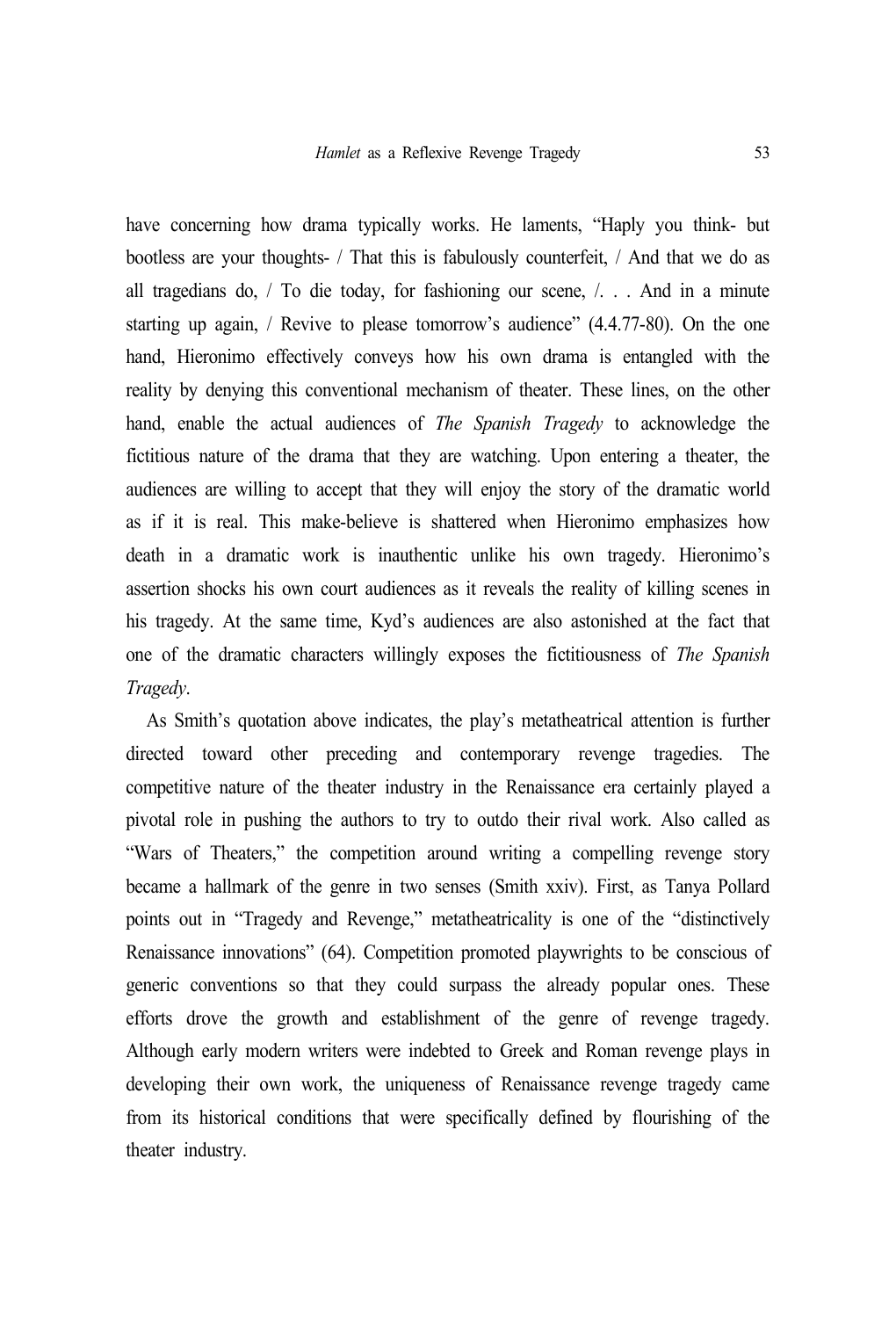Second, there is a link between real world competition, including the repetition of conventions, and the logic of vengeance. The action of revenge is always a response to an attack or harm coming from another party. According to the *Oxford English Dictionary*, the first meaning of revenge is an "action of hurting, harming, or otherwise obtaining satisfaction from someone in return for an injury or wrong suffered at his or her hands; satisfaction obtained by repaying an injury or wrong" ("revenge," n.1.a). The words, "return" and "repaying," gesture toward the assumption that the action of revenge involves an exact reciprocity of the initial harm. This idea is deeply rooted in the ancient code, "an eye for an eye," that found its expression in diverse sources including the Code of Hammurabi, the Old Testament, and Roman *lex talionis*. A mere repetition of the original attack, however, is not always believed to guarantee a satisfying revenge. Rather, many revenge plots entertain the idea that going beyond the initial harm leads to a more successful revenge. Atreus in Seneca's *Thyestes* succinctly delivers this rule: "To revenge a crime / You must go one better" (Line 195-6). The competition among revenge tragedy authors, thus, shows a conceptual affinity with the rule of vengeance. Indeed, as each author repeated generic conventions of others and went beyond them to attain higher levels of success, we can see how playwriting was a matter of slights and reprisals, of one-upmanship, and possibly of plagiaristic storytelling, which having no law to prevent it required authors to take to their pens to deal out retribution.

# **III. Reflexivity in** *Hamlet*

*Hamlet* has been understood as an eminent representative of revenge tragedy. Indeed, Thorndike's formula offers a convincing tool to read *Hamlet* within the genre of revenge tragedy. First, the play chronicles how Hamlet takes up the duty of revenge and works toward accomplishing this task. In the process, the ghost,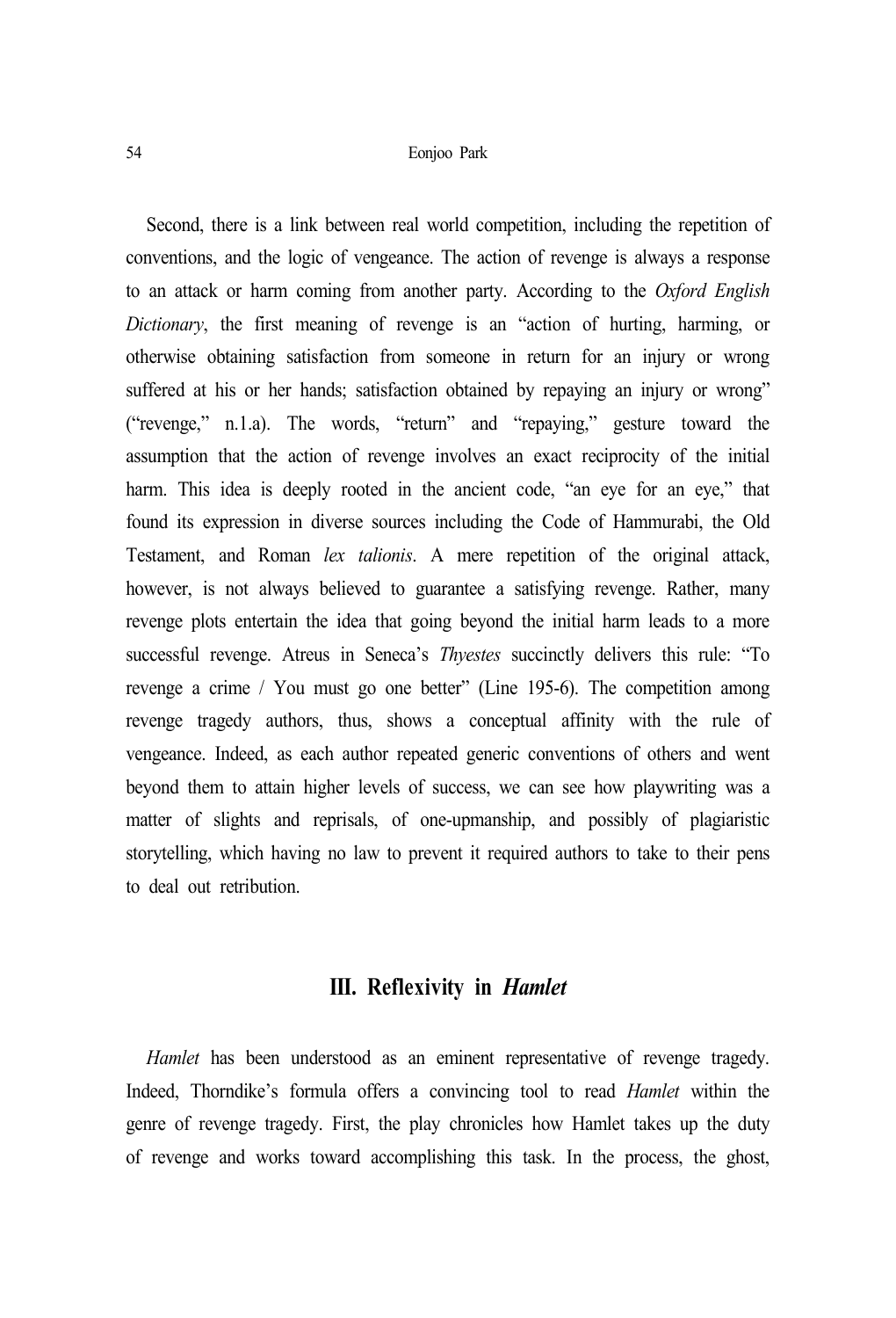which resembles the deceased King Hamlet, appears as the driving force of the play by imposing the role of the avenger on the protagonist. Second, despite the ghost's constant call for vengeance, Hamlet delays his plan until he stabs Claudius in the final scene. Third, Hamlet's plan to feign his madness is implied when he swears his friends to secrecy about the ghost: "How strange or odd some'er I bear myself / As I perchance hereafter shall think meet / To put an antic disposition on / That you, at such times seeing me, never shall. . . note / That you know aught of me" (1.5.190-201). Fourth, Hamlet's engineering of vengeance is challenged due to Claudius, and their rivalry reaches its peak when Claudius plots to kill Hamlet on his way to England. Fifth, the bloodbath in the final scene resulting in the deaths of Hamlet, Claudius, Gertrude, and Laertes is not only visually presented but also verbally delivered through the remaining characters' speeches. The British ambassador laments, "The sight is dismal," while Fortinbras connects this sight with the feast that "proud Death" creates in his "eternal cell" (5.2.407; 403; 404). Lastly, Hamlet's struggle with the task of taking revenge for his father parallels that of Laertes as well as that of Fortinbras over the course of the play.

Among these distinctive features that help us label *Hamlet* as a revenge tragedy, Hamlet's hesitation needs to be further examined because its motif is slightly different from other revenge plays. The avenger's reluctance has been traditionally associated with the necessity of discovering proof that affirms the guilty of their target. In explaining *The Spanish Tragedy*, Thorndike notes that the avenger's hesitation results from the requirement of "much inciting and superabundant proof" (143). Similarly, Bowers argues that an "important dramatic device is the justifiable hesitation of the revenger, who requires much proof" (71). The avenger's endeavor to gather sufficient evidence before obtaining justice by their own hands has also been read as a strong ground for placing revenge tragedy in line with crime fiction. In *Revenge Tragedy: Aeschylus to Armageddon*, John Kerrigan draws a broad picture of literary history encompassing ancient Greek and Roman tragedy, Renaissance revenge tragedy, and the detective stories of Sherlock Holms. Furthering this line of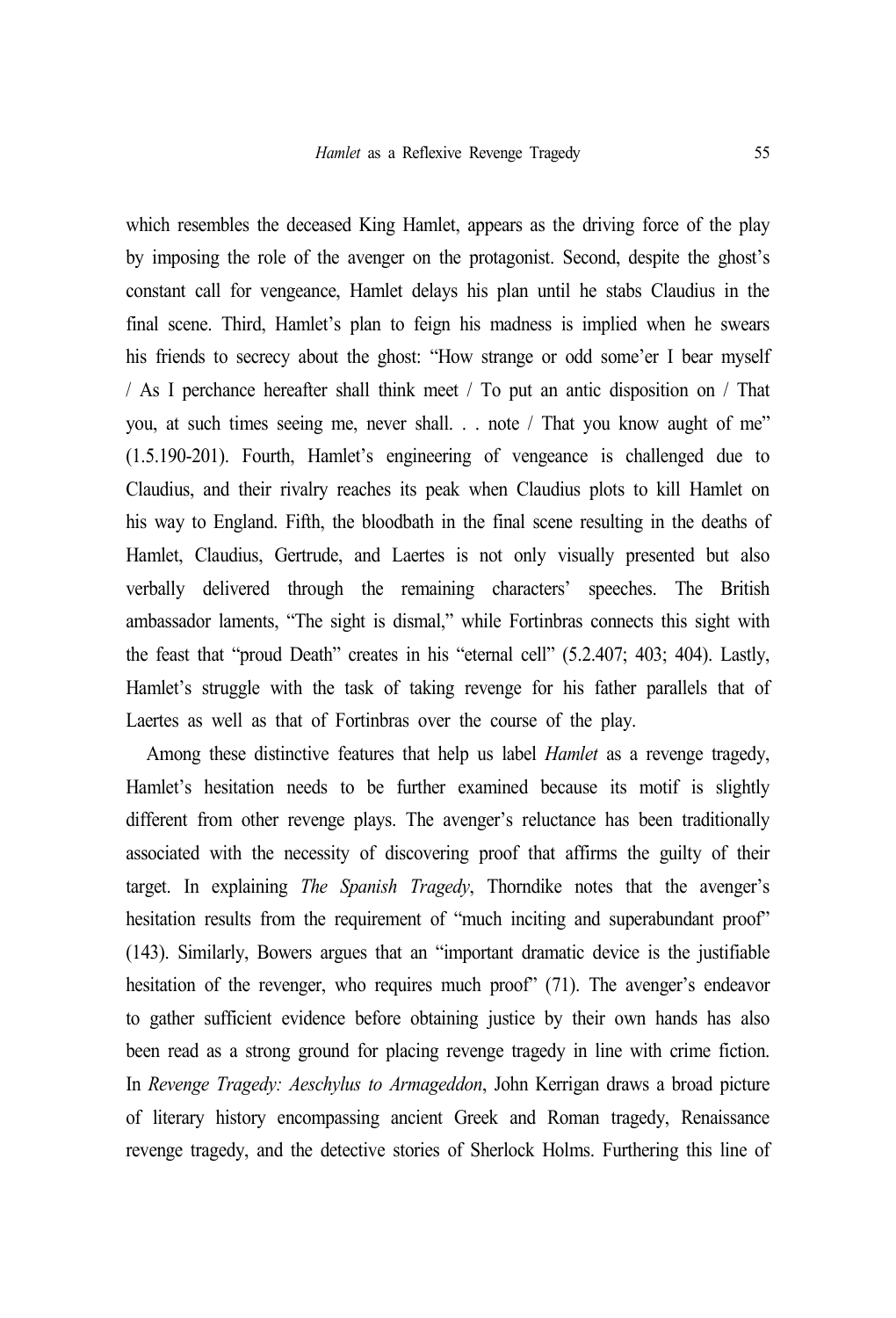thought, Lorna Hutson, in "Rethinking the 'Spectacle of the Scaffold': Juridical Epistemologies and English Revenge Tragedy," points out that Renaissance revenge tragedy models the "participatory, open, and adversarial jury trial" through foregrounding the avenger's detective-like qualities (32). By doing so, she effectively tackles a widely accepted Foucauldian interpretation that the spectacle of torture and punishment is an indication of the secret, top-down, state-led inquisitorial investigation and truth-making process. Rather than focusing on the violence in the justice system led by the monarch and professional judges, Hutson stresses how revenge tragedy is sympathetic with the common practices of "lay instigation and lay participation in judgment" (31).

While it is an important issue to link the investigative process to the avenger's delay of revenge, it should be also noted that this connection only intensifies the assumption that the avengers faithfully accept their duty of revenge. Strikingly, Hamlet denies the general tendency shared by the avengers in the genre that the duty of revenge is as natural as their expression of sadness for their family members' unfair death. Hamlet's main concern is the obligatory nature of revenge and who should be the one to fulfill this duty. Reflecting his uncanny first encounter with the ghost of his father, Hamlet overrides the duty of revenge with the duty of remembrance rather than admitting his natural role as avenger:

O fie! Hold, hold, my heart, And you, my sinews, grow not instant old, But bear me stiffly up. Remember thee? Ay, thou poor ghost, whiles memory holds a seat In this distracted globe. Remember thee? Yea, from the table of my memory I'll wipe away all trivial, fond records, All saws of books, all forms, all pressures past, That youth and observation copied there, And thy commandment all alone shall live Within the book and volume of my brain,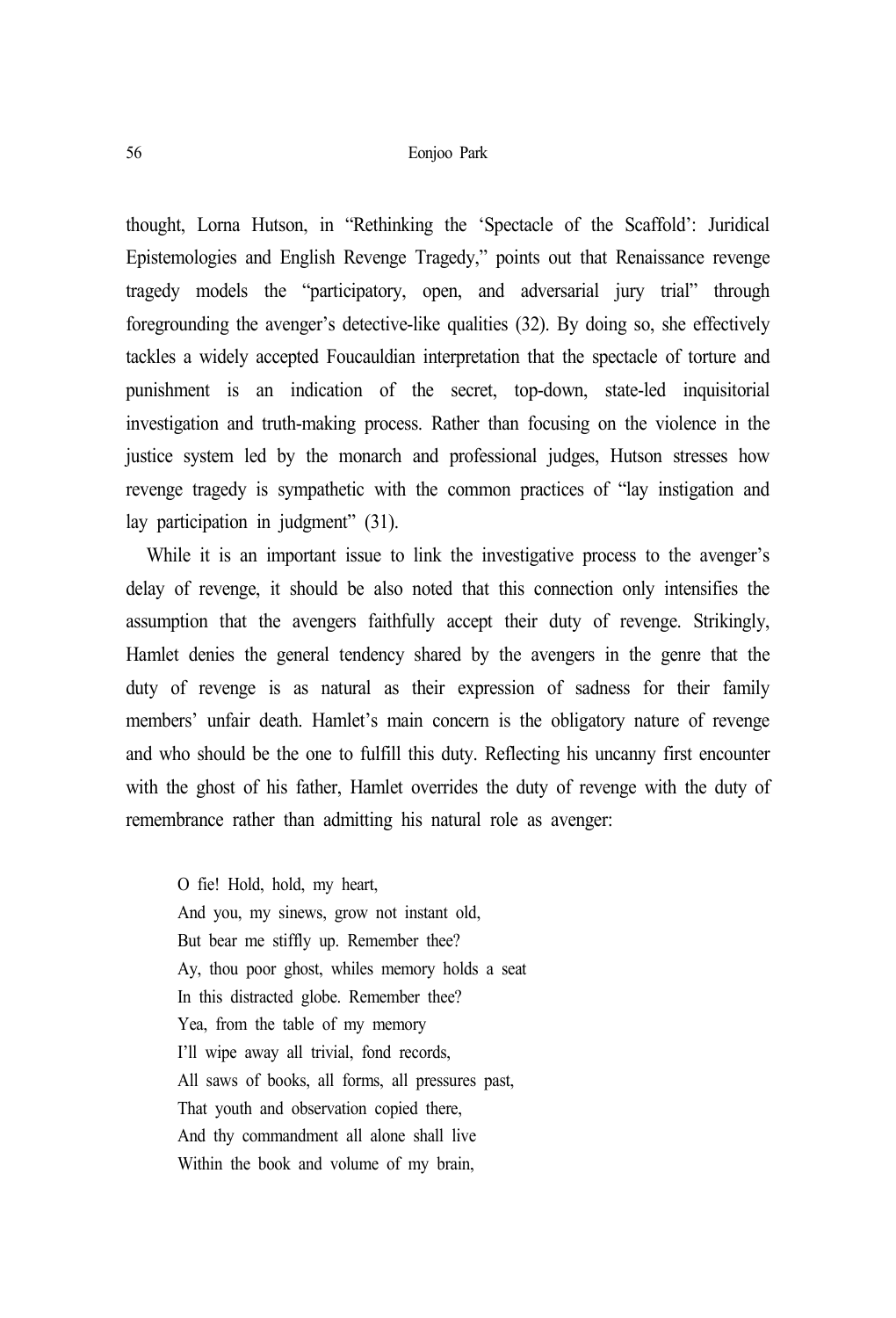Unmixed with baser matter. Yes, by heaven! . . . [He writes.] So, uncle, there you are. Now to my word. It is "adieu, adieu, remember me," I have sworn 't. (1.5.100-19)

Although the ghost explicitly asks him to "Revenge [Claudius'] foul and most unnatural murder," Hamlet is preoccupied with the dictum, "remember me," rather than "avenge me" (1.5.31). In order not to forget the ghost's call for remembrance, he strives to delete all trivial memories and knowledge that he has accumulated from his mind. He even writes down his duty on his notebook, which literally records the ghost's "remember me," instead of the duty of revenge. By replacing revenge with remembrance, Hamlet seems to avoid or want to avoid the duty of revenge, which is taken for granted in the genre of revenge tragedy. This suspicion grows stronger when he cries that "O cursed spite / That ever I was born to set it right!" at the end of the same scene (1.5.210-11). Here he laments about his fate that pushes him to take up the role of the avenger. Hamlet's alienation from his role as avenger shows his dislocation within his own social position. Notably, the avengers in the genre are bound by the duty of revenge due to their biological connection to the victims. Hieronimo and Titus are fathers of the victims; Antonio declares revenge for his father Andrugio. Hamlet's discomfort with the fact that he was "born to set it right" breaks with the biology of nobility and points toward the civility of mourning. Hamlet attempts to resist how the duty of revenge is naturally assigned based on familial relations.

Hamlet's reaction to the ghost's request for vengeance is contrasted with that of the avengers who accept their duty of revenge without any resistance. Upon encountering the horrific murder of his own son, Hieronimo in *The Spanish Tragedy* states, "To know the author were some ease of grief, / For in revenge my heart would find relief" (2.4.112-13). Unlike Hamlet, Hieronimo invokes "revenge" as the very first option to address his pain and grievance. Hieronimo also uses material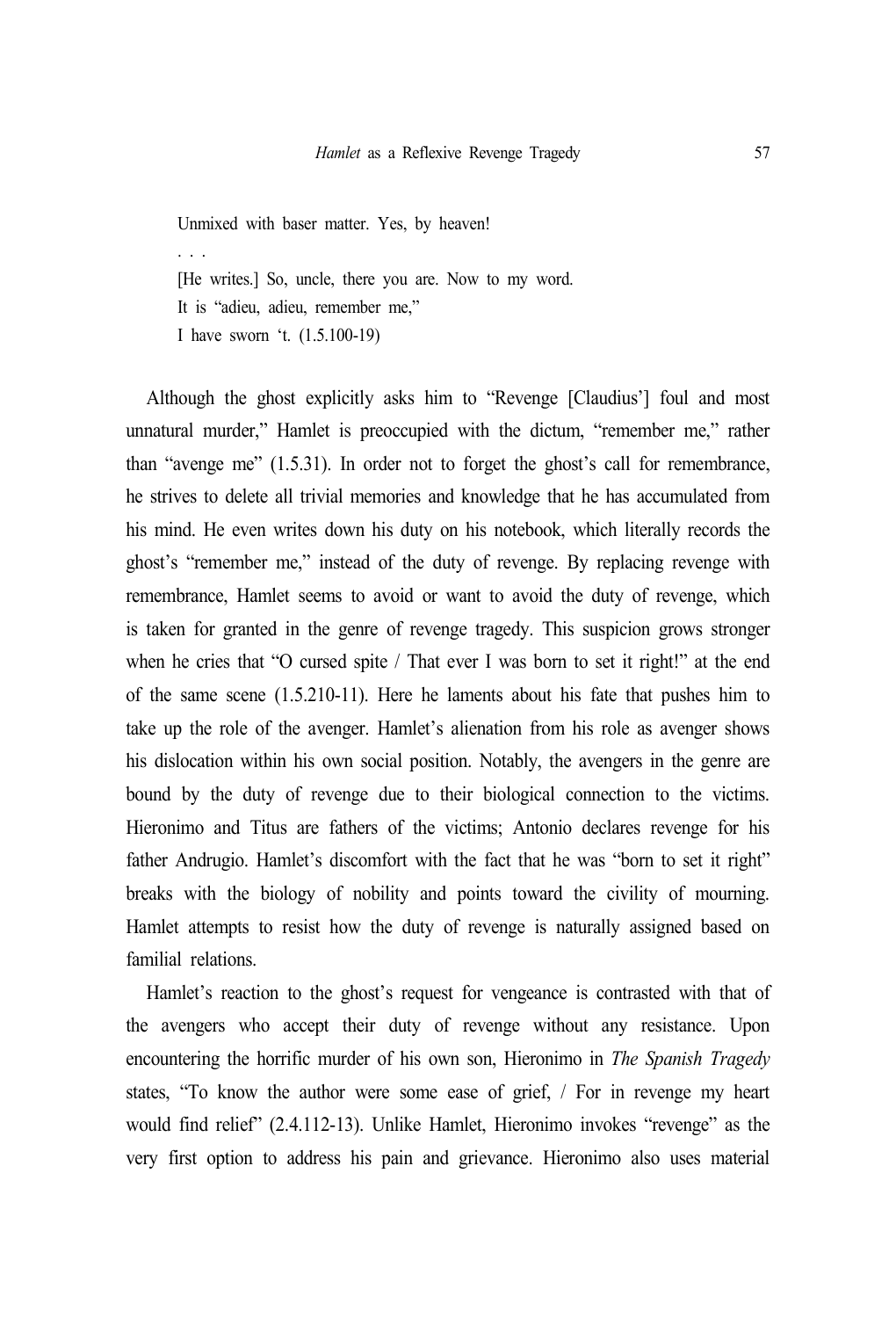objects to urge himself to remember his duty: "Seest thou this handkercher besmeared with blood? / It shall not from me till I take revenge. / Seest thou those wounds that yet are bleeding fresh? / I'll not entomb them till I have revenge" (2.5.113-16). If Hamlet's notebook works to aid him in remembering the ghost's demand, Horatio's dead body and handkerchief, both of which palpably preserve his unfair and early death, function as a reminder of the duty of vengeance that Hieronimo as father should fulfill. Indeed, Hieronimo declares that he would keep Horatio's corpse and blood-stained handkerchief only until he executes his revenge.

Over the course of the play, Hieronimo hesitates to take revenge, but as critics have mentioned, this reluctance is partly from the uncertainty surrounding the identity of the murderers. Another important aspect of Hieronimo's hesitation is related to his identity and profession as a religious knight marshal because private revenge goes against his faith in both legal and divine justice. Although Hieronimo expresses his frustration over the failure of justice system as well as his concern about the ethics of revenge, his hesitation has less to do with the duty of revenge. Hieronimo never questions the duty itself and accepts it as natural.

The final important component of Hieronimo's delayed revenge is his lower social status. Lorenzo, one of the murderers of his son, is the kin of the King of Spain; the other, Balthazar, is son to Viceroy of Portugal and is about to marry Lorenzo's sister, Bel-imperia. Since the king is heirless, it is most likely that Lorenzo or Balthazar will assure the crown. Hieronimo, on the contrary, is a chief justice who is a subject of the king. One of the main reasons that drives him to turn to revenge comes from his inability to reach out to and plead with the king for his son's case. In this context, Hieronimo's choice invites the audience's sympathy because revenge remains the only possible route for him to redress injustice. Similarly, Titus in *Titus Andronicus*, Antonio in *Antonio's Revenge*, and Vindice in *The Revenger's Tragedy* end up pursuing private vengeance because the state justice system represented by the monarch is either silent about their misery or the main cause of the very injustice that they suffer. The avenger's hesitation, then, can also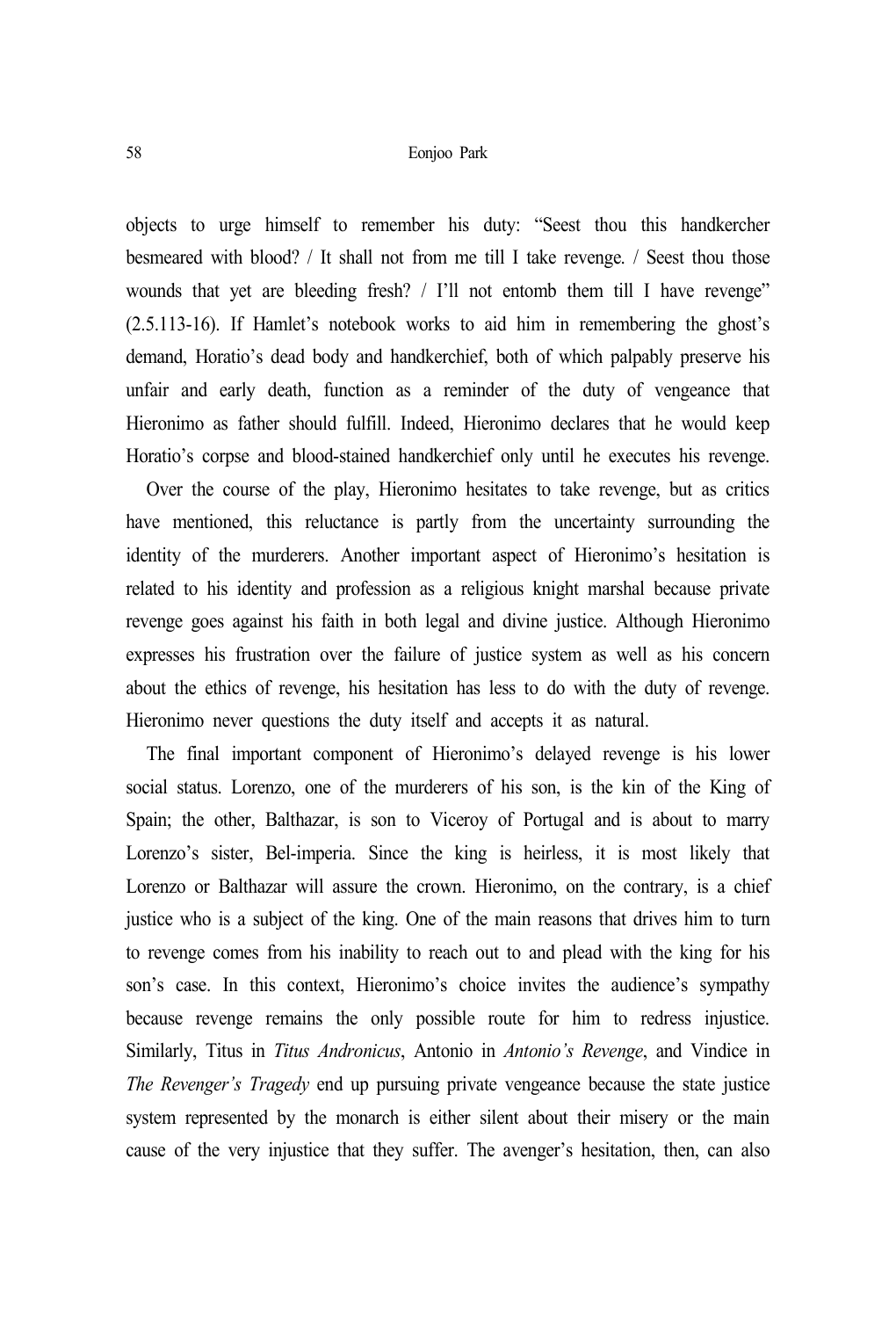be understood as a result of the avenger's powerlessness and struggle with the low probability of completing the task of revenge. Due to their social status, revenge is a challenging and even unrealistic task. In order to come up with a successful means for revenge under this condition, it is necessary for the avenger to take time, contemplate various possibilities, and choose the most probable way of revenge. Hieronimo's engineering of vengeance through his play-within-the-play and Titus' theatrical imitation of the Philomel story, then, are intended to minimize the social hurdle that they need to overcome to execute revenge on their superiors.

Unlike the avengers in the genre, Hamlet is not only the next sovereign but also a legitimate prince whose revenge plan to kill Claudius might be pardoned and could easily be seen as justified. Claudius even expresses his concern over Hamlet's popularity with the people twice. Discussing the difficulty of punishing Hamlet for his murder of Polonius, he points out that Hamlet is "loved of the distracted multitude" (4.3.4). While conversing with Laertes on his plan to kill Hamlet, Claudius also speaks about "the great love the general gender bear him" (4.7.20). It can be surmised that the immediate execution of vengeance is less risky for Hamlet due to his own claims on the crown as well as the Danish people's support and love for the prince. In this sense, Hamlet's social position as Danish prince further sets him apart from other avengers in the genre.

Moreover, in regards to social class in the genre of revenge tragedy, Hamlet is closer to the criminal while Laertes shows typical traits of the avenger. For Laertes, Hamlet is the perpetrator who murders his father, Polonius, and abuses his sister, Ophelia. Furthermore, similar to typical villains in the genre, Hamlet is exempt from punishment and is sent to England after he accidently kills Polonius. From the perspective of Laertes, the slain Polonius' son, Hamlet is as sinful as Lorenzo and Balthazar in *The Spanish Tragedy*, whose social position exonerates them from the charge of murder.

In other words, Hamlet is not as desperate as other avengers in the genre whose last and only choice is revenge. Thus, while Hamlet is known for his philosophical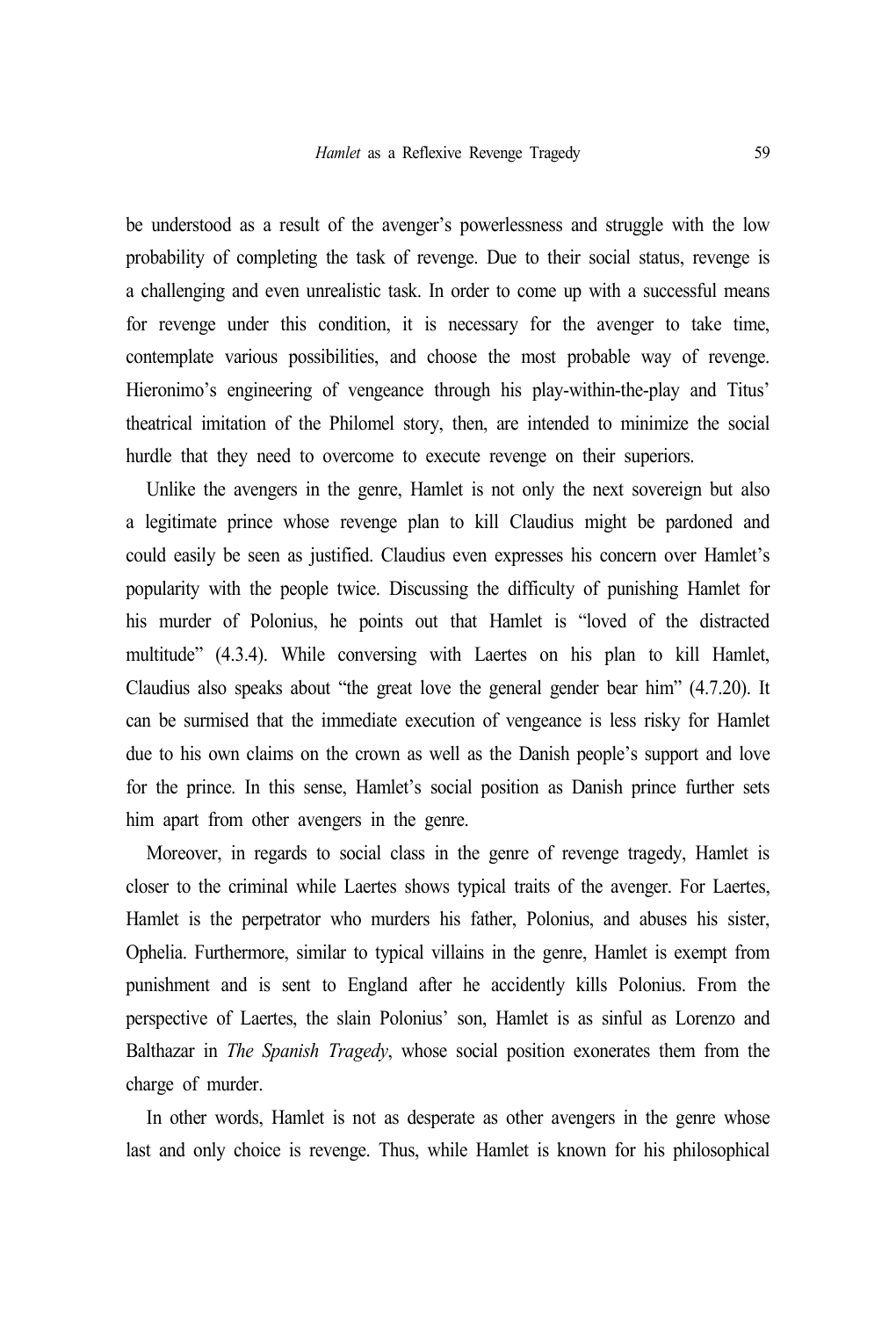interrogation and introspection, the object of his reflection is not the best method of revenge. This is also the reason why his vengeance appears to be spontaneous rather than thoroughly planned. When he accidently stabs Polonius, who was hiding behind a curtain, Hamlet shouts, "is it the King?" (3.4.32). This moment tells us that Hamlet diverges from the generic characteristics of the avenger by indulging his whims instead of planning his vengeance. Rather than being a calculating avenger, Hamlet vacillates between questioning vengeance altogether and blindly carrying it out. Even the denouement of the play where Hamlet finally takes revenge on Claudius is far from Hamlet-the-avenger's meticulous stage production. The duel between Hamlet and Laertes is set up by Claudius, and Hamlet's killing of Claudius is impulsive rather than calculated.

*Hamlet* also stages a rare moment in the genre of revenge tragedy, allowing alternative dynamics between avenger and murderer to be explored. In Act 3, Scene 3, we can see Claudius' admittance of his crime and repentance. If the avenger's delay has to do with gathering sufficient proof that verifies the guilt of the criminal, this scene provides decisive evidence that halts Hamlet's reluctance because he directly witnesses Claudius confessing his sin and praying for forgiveness. Ironically though, Hamlet hesitates eleven more scenes until he finally stabs Claudius. The uniqueness of this scene can explain the origin of Hamlet's further delay. If the audiences of revenge tragedies are familiar with Machiavellian villains, this scene reveals an alternative point about the criminal through Claudius' guilt-driven soliloquy. Lorenzo in *The Spanish Tragedy*, for example, has been read as the first Machiavellian character-type in Renaissance revenge tragedy, and his soliloquies only concern his schemes. In Act 3, Scene 2, he decides to ensnare his sister's servant, Pedrigano, in order to smoothly execute the evil deed that he designs: "better it's that base companions die / Than by their life to hazard our good haps… I'll trust myself, myself shall be my friend; / For die they shall- / Slaves are ordained to no other end" (3.2.116-21). Lorenzo actively utilizes his own class status to pursue his plan even though it can generate unnecessary harm especially to the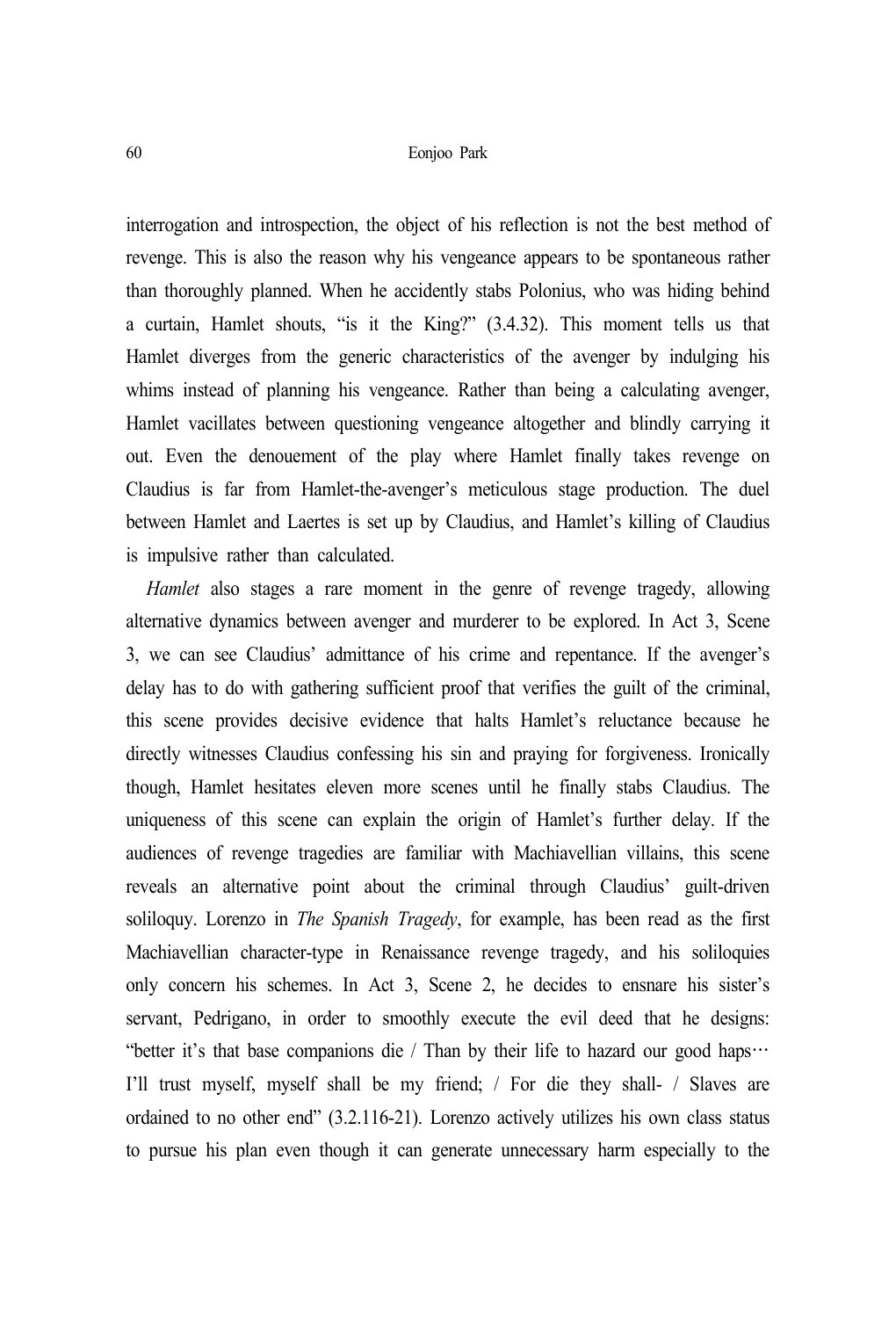lower class. His soliloquy demonstrates how the class divide is employed in the genre of revenge tragedy as a central mechanism through which the protagonist's revenge is registered as the only available option to stop the criminal from an upper-class background.

Claudius' speech, however, highlights not only his abuse of power but also his sincere regret at this abuse. He asks, "O, what form of prayer / Can serve my turn? 'Forgive me my foul murder'? / That cannot be, since I am still possessed / Of those effects for which I did the murder: / My crown, mine own ambition, and my queen" (3.3.55-59). Claudius' honest revelation of his crime and penitence creates an emotional hurdle for the audience so that they cannot easily identify with the avenger. This uncommon moment provides the audience with an alternative route for appreciating the genre. It is also understandable why Hamlet is unable to speedily execute his revenge even after he can confirm the veracity of the ghost's words and request.

Hamlet's transformation into an avenger is fully accomplished in the very last scene, Act 5, Scene 2. What impels him to take up the role of the avenger is not his filial obligation but the fear of his own imminent death as well as his anger at Claudius' schemes for murdering him. Narrating how he comes to know and avoid Claudius' plot on his way to England, Hamlet confesses that Rosencrantz and Guildenstern were killed because of his intercepting of his own execution letter. Interestingly, his attitude to their deaths reminds us of how Lorenzo lightly treats Pedrigano's death: "Their defeat / Does by their own insinuation grow. / 'Tis dangerous when the baser nature comes / Between the pass and fell incensed points of mighty opposites" (5.2.65-69). Hamlet believes that their deaths are a deserving result because those from "the baser nature" should not involve with the matters of their "mighty opposites". His class consciousness resembles not the avenger but the criminal. Hamlet goes on to ask Horatio that "Does it not, think thee, stand me now upon- / He that hath killed my king and whored my mother, / Popped in between th' election and my hopes? / Thrown out his angle for my proper life" (5.2.71-74).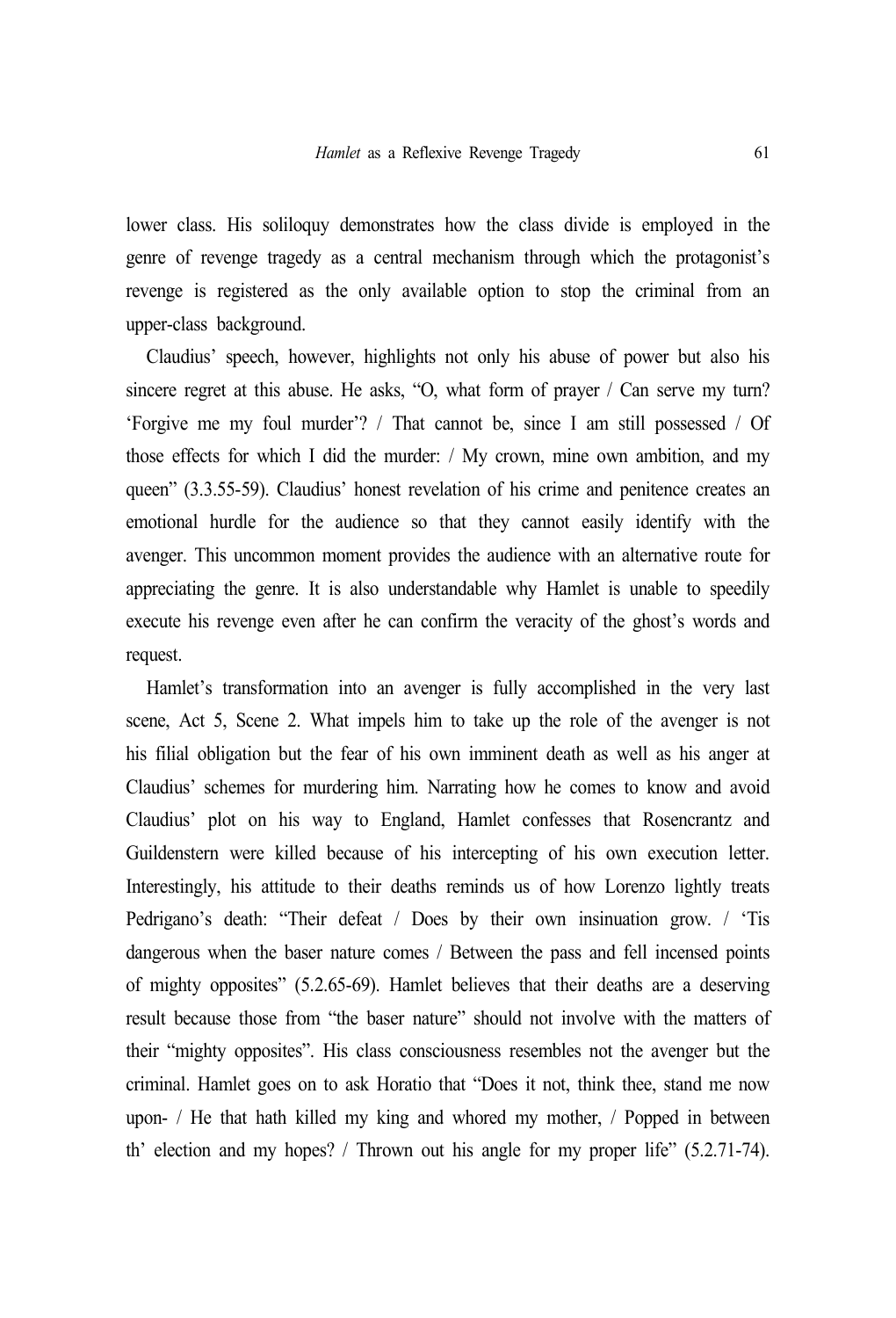Hamlet emphasizes that "now" is the time he can wholeheartedly accept his duty of revenge. He reiterates what Claudius has committed in order to give a rationale for his vengeance, and among these Claudius' interference with his succession and life is highlighted. Furthermore, Hamlet equates revenge with "perfect conscience" (5.2.75-76). In this way, the play twists the generic conventions by presenting the protagonist who fully shows his desire for revenge in the very last scene.

## **IV. Conclusion**

This article interrogates *Hamlet*'s self-reflexive engagement with the genre of English revenge tragedy. While *Hamlet* has been considered as a representative example of revenge tragedy, the play blurs generic boundaries by actively questioning the basic premise and structure of the genre. In "*The Spanish Tragedy* and Metatheatre," Gregory M. Colón Semenza has argued that Kyd's play is the most influential achievement of the Elizabethan theater because "it frees later tragedians from the generic limitations and epistemological determinism of classic, Aristotelian tragedy" (153). Through the metatheatrical devices, *The Spanish Tragedy*  constantly asks the audience to recognize the impossibility of making a clear-cut conclusion and judgment. In this way, *The Spanish Tragedy* as a revenge play enables the "intentional, dramatic indeterminacy," which represents the hallmark of 'modern' tragedies (160). By the same token, *Hamlet*'s metadramatic engagement with revenge tragedy is geared toward expanding on and establishing the genre as a modern one. If the innovation of tragedy on Elizabethan stage began with Kyd's work, *Hamlet* draws on the freedom from generic boundaries and actively questions its own relationship to other tragedies. By doing so, it shows how the generic label of revenge tragedy itself was open to change and innovation.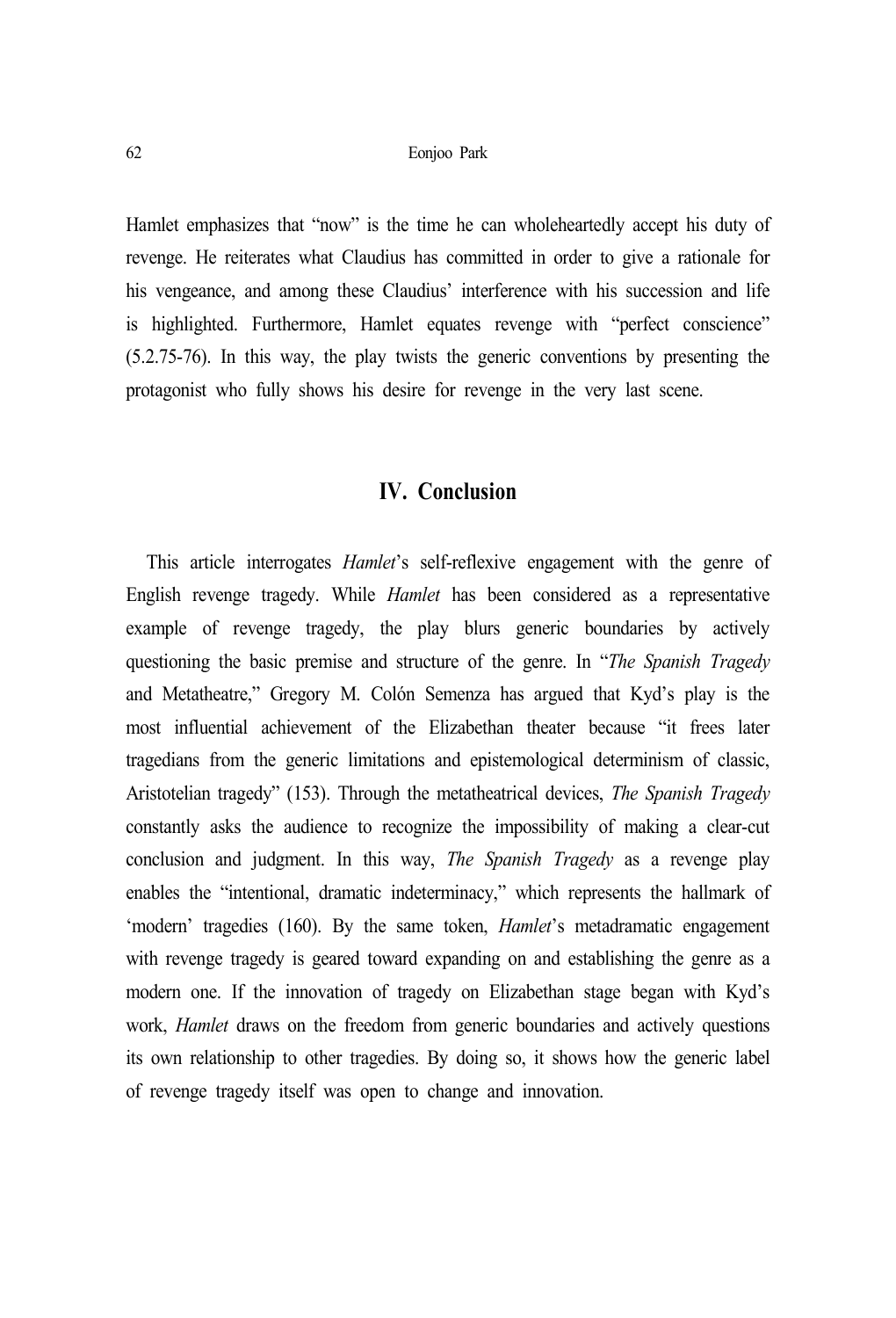#### **Works Cited**

- Bowers, Fredson. *Elizabethan Revenge Tragedy, 1587-1642*. Princeton: Princeton UP, 1940. Print.
- Hutson, Lorna. "Rethinking the 'Spectacle of the Scaffold': Juridical Epistemologies and English Revenge Tragedy." *Representations* 89.1 (2005): 30-58. Print.
- Kang, Seok Ju. "*Hamlet*: Divided Desire and the Politics of Revenge." *Shakespeare Review* 47.2 (2011): 225-51. Print.

[강석주. 『햄릿』: 분열된 욕망과 복수의 정치학,. 『셰익스피어 리뷰』 47.2 (2000): 225-51.]

- Kerrigan, John. *Revenge Tragedy: Aeschylus to Armageddon*. Oxford: Oxford UP, 1997. Print.
- Kyd, Thomas. *The Spanish Tragedy* in *Four Revenge Tragedies*. Ed. Katharine Eisaman Maus. Oxford: Oxford UP, 1995. Print.
- Lake, Peter. *Hamlet's Choice: Religion and Resistance in Shakespeare's Revenge Tragedies*. New Haven: Yale UP, 2020. Print.
- Maus, Katharine Eisaman. ed. *Four Revenge Tragedies*. Oxford: Oxford UP, 1995. Print.
- Mercer, Peter. *Hamlet and the Acting of Revenge*. Iowa City: U of Iowa Press, 1987. Print.
- Pollard, Tanya. "Tragedy and Revenge." *The Cambridge Companion to English Renaissance Traged*y. Eds. Emma Smith and Garrett A. Sullivan, Jr., Cambridge: Cambridge UP, 2010. 58-72. Print.
- "revenge, n." *OED Online*. Oxford University Press, December 2021. Web. 2 January 2022.
- Semenza, Gregory J. Colón. "*The Spanish Tragedy* and Metatheatre." *The Cambridge Companion To English Renaissance Tragedy*. Eds. Emma Smith and Garrett A. Sullivan, Jr., Cambridge: Cambridge UP, 2010. 153-62. Print.

Seneca. *Thyestes* in *Six Tragedies*. Trans. Emily Wilson. Oxford: Oxford UP, 2010. Print. Shakespeare, William. *Hamlet*. New York: Folger, 1992. Print.

Smith, Emma. ed. *Five Revenge Tragedies*. London: Penguin, 2012. Print.

Song, Chang Seop. "*Hamlet* and the Politics of Shakespearean Tragedy." *Shakespeare Review* 42.4 (2006): 711-39. Print.

[송창섭. 『'햄릿』과 셰익스피어 비극의 정치성」. 『셰익스피어 리뷰』 42.4 (2006): 711-39.]

Thorndike, Ashley H. "The Relations of *Hamlet* to Contemporary Revenge Plays." *PMLA* 17.2 (1902): 125-220. Print.